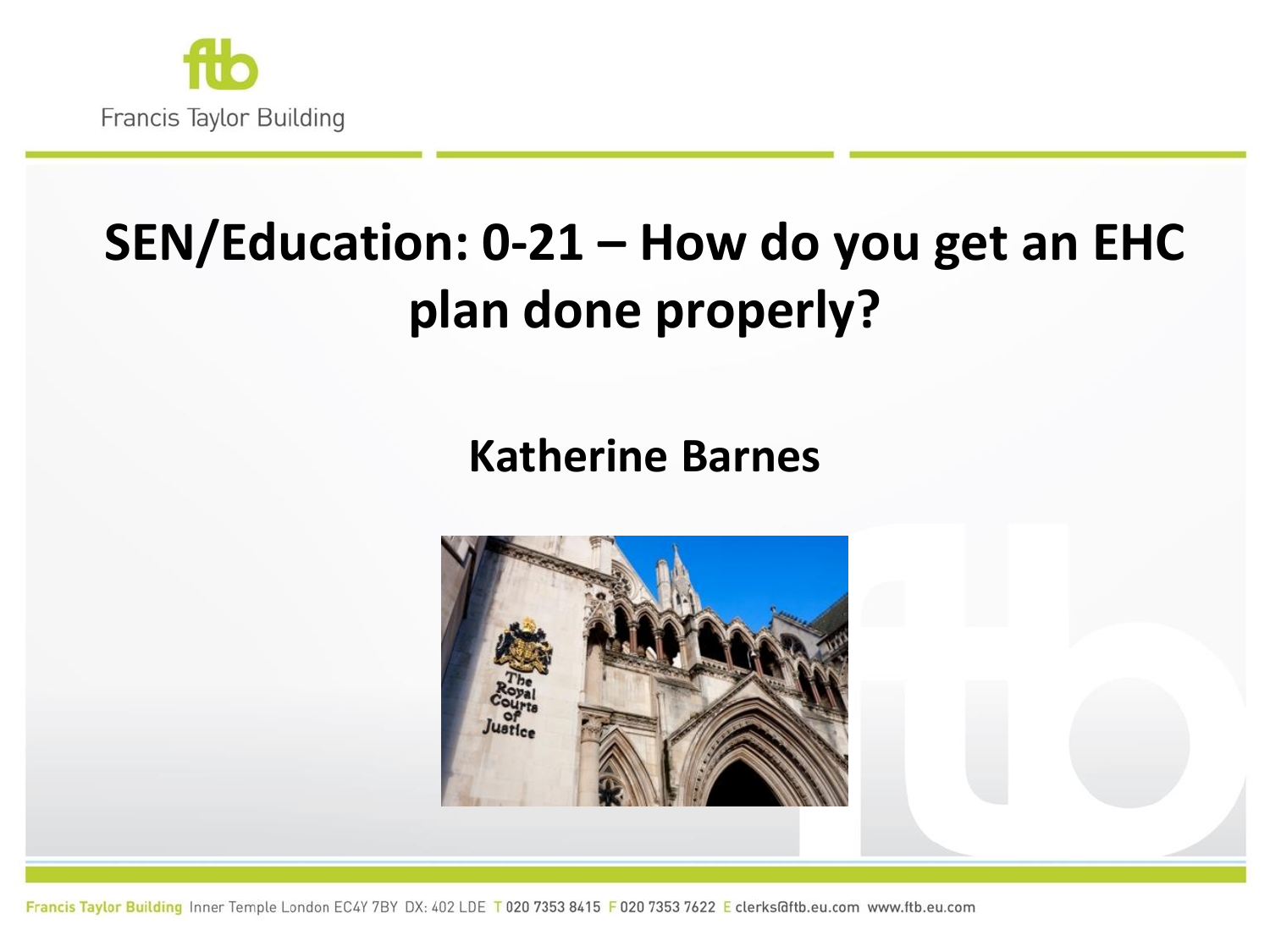

### **Summary**

- LAs are obliged to identify children and young people with **SEN**
- LAs are required to provide the special educational provision required to meet a child's SEN
- The special educational provision must be set out in part F of an Education Health and Care Plan ("EHCP")
- Expert evidence on needs and provision is vital
- Right of appeal to the SEND Tribunal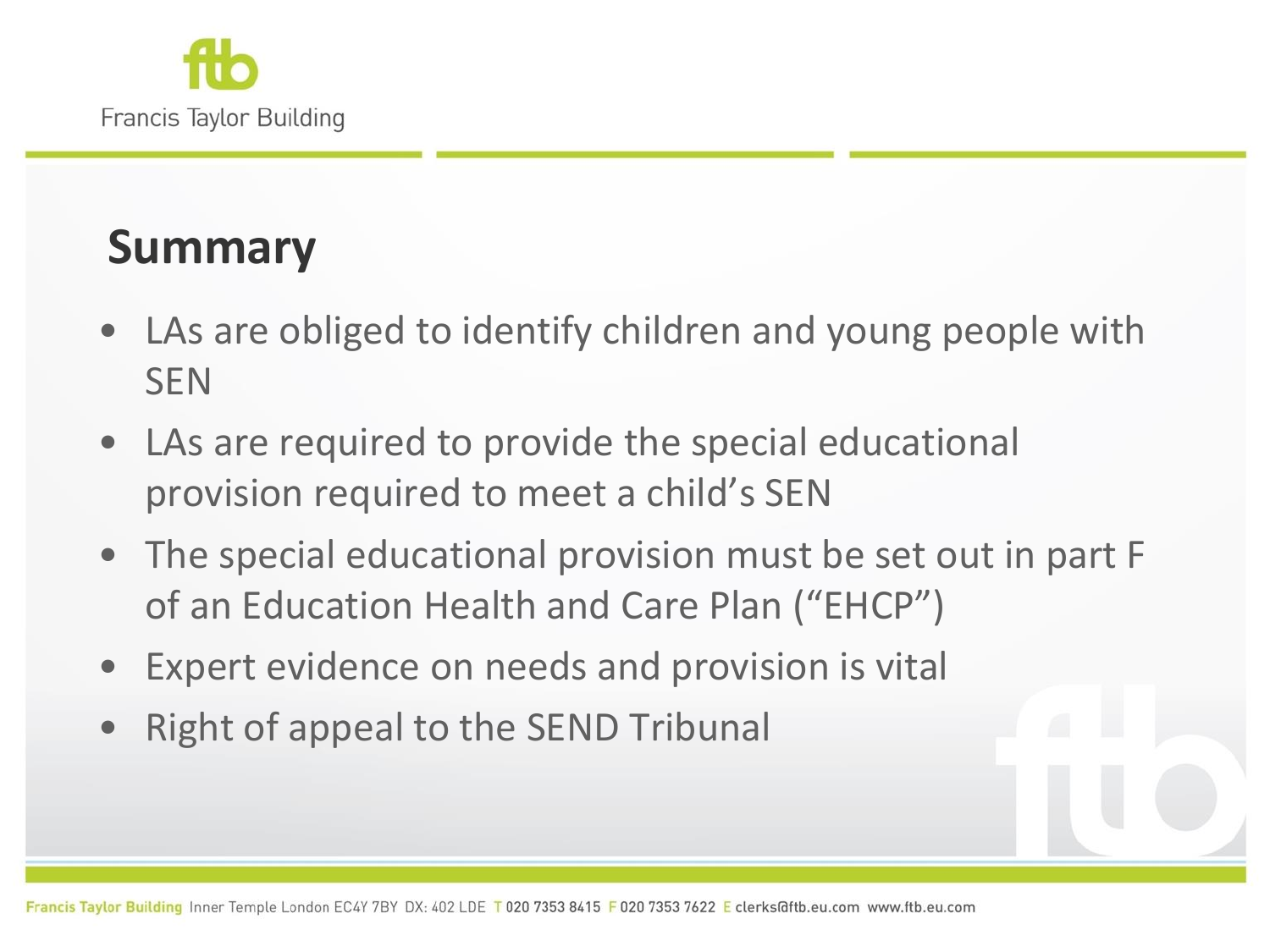

#### **PART I: Key concepts**

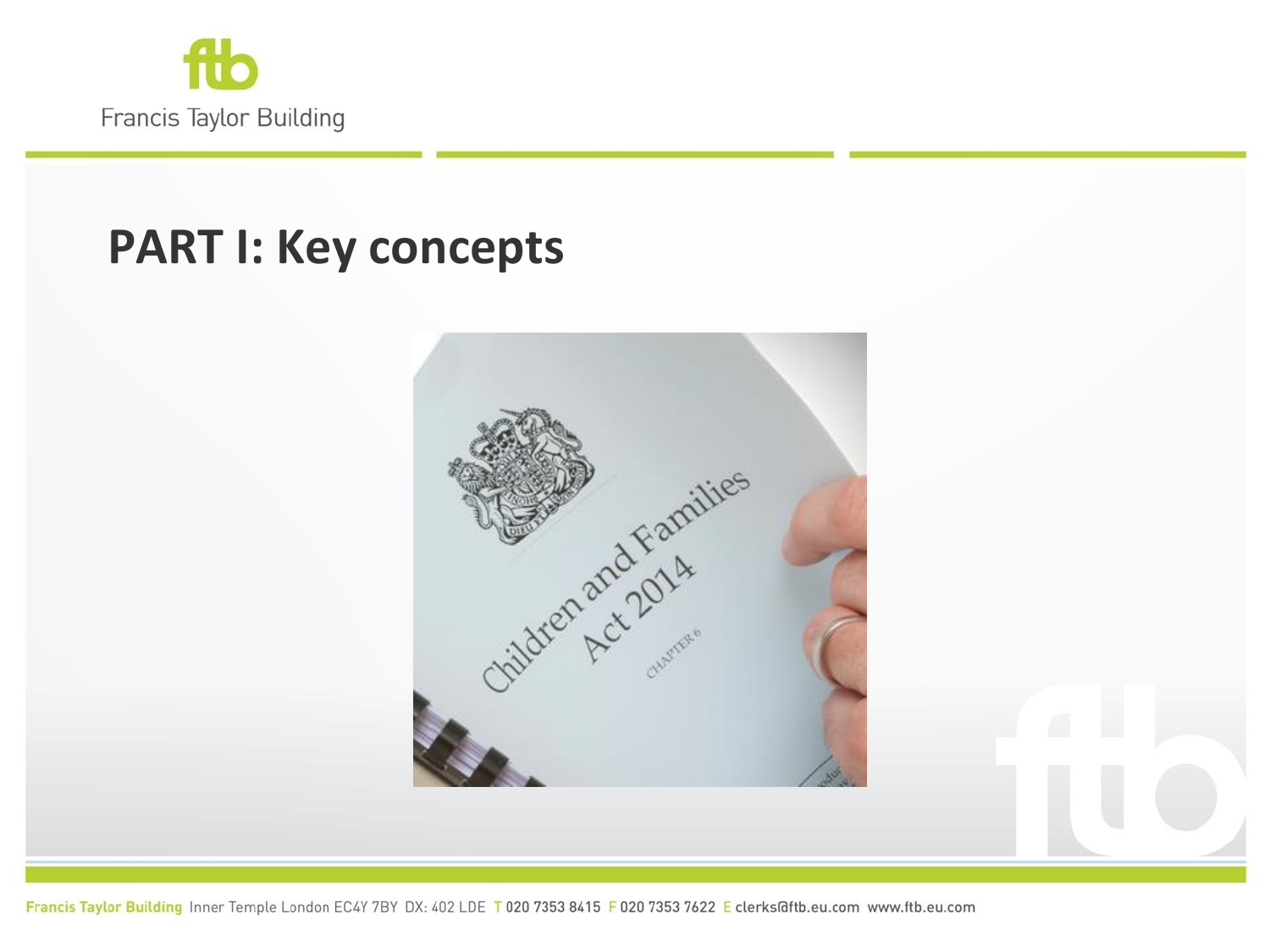

## **Introduction**

- Children and Families Act 2014
- Education Act 1996
- Special Educational Needs and Disability Regulations 2014
- SEN and Disability Code of Practice 2015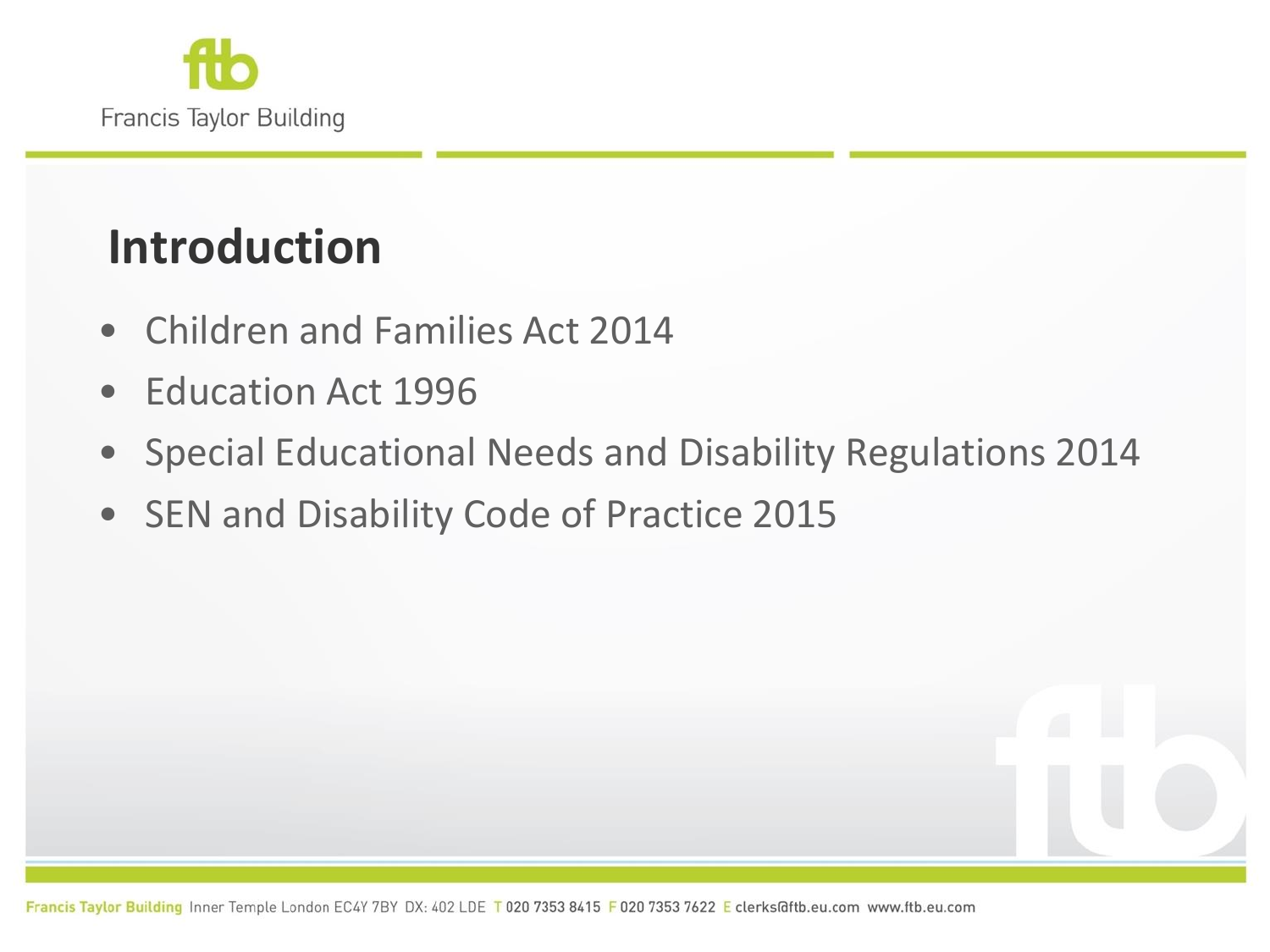

## **To whom are the obligations owed?**

- Definition of a "child": "a person who is not over compulsory school age" (broadly up to age 16 – compulsory school age starts at 5 and ends on last Friday in June in the academic year when child turns 16) (s.579 EA; s.8 EA)
- Definition of "young person": "a person over compulsory school age but under 25" (broadly from 16 up to 25) (s.83(2) CFA)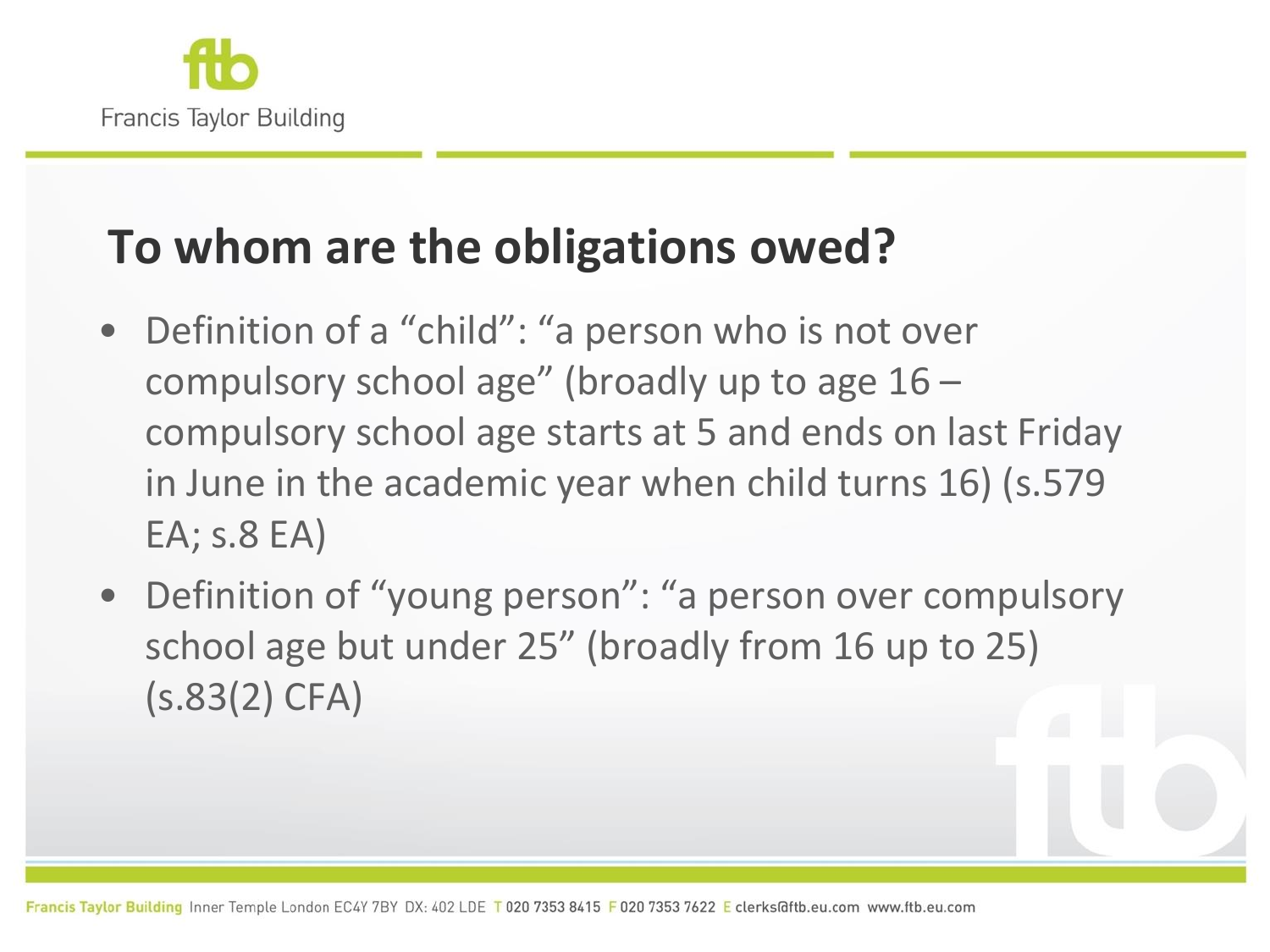

# **What are SEN?**

- "A child or young person has special educational needs if he or she has a learning difficulty or a disability which calls for special educational provision to be made for him or her." (s.20(1) CFA)
- Learning difficulty AND/OR disability + need for special educational provision = SEN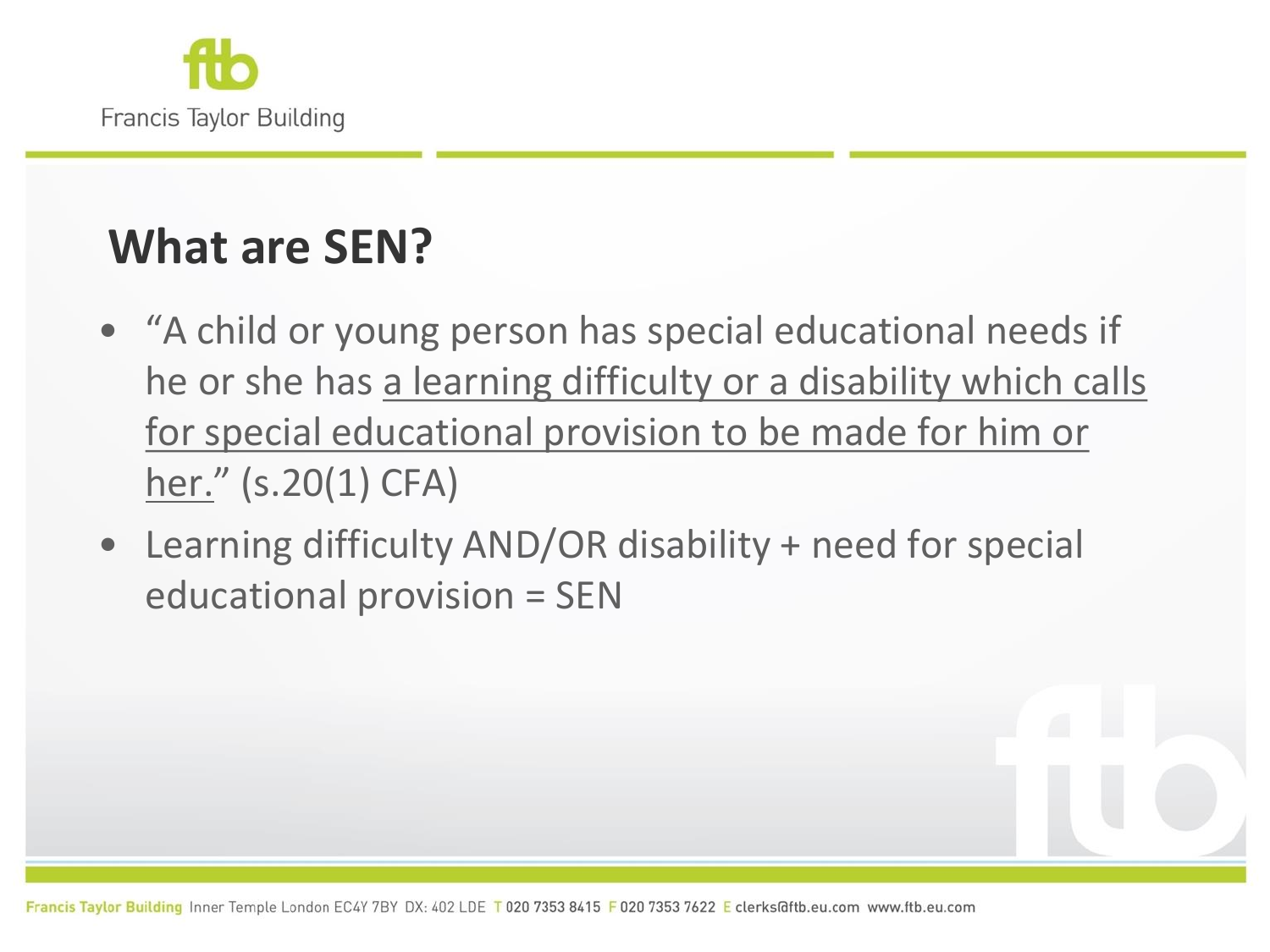

# **What are SEN (cont)?**

• Child/YP has learning difficulty or disability if he/she (a) has a significantly greater difficulty in learning than the majority of others of the same age, or (b) has a disability which prevents or hinders him or her from making use of facilities of a kind generally provided for others of the same age in mainstream schools or mainstream post-16 institutions (s.20(2) CFA)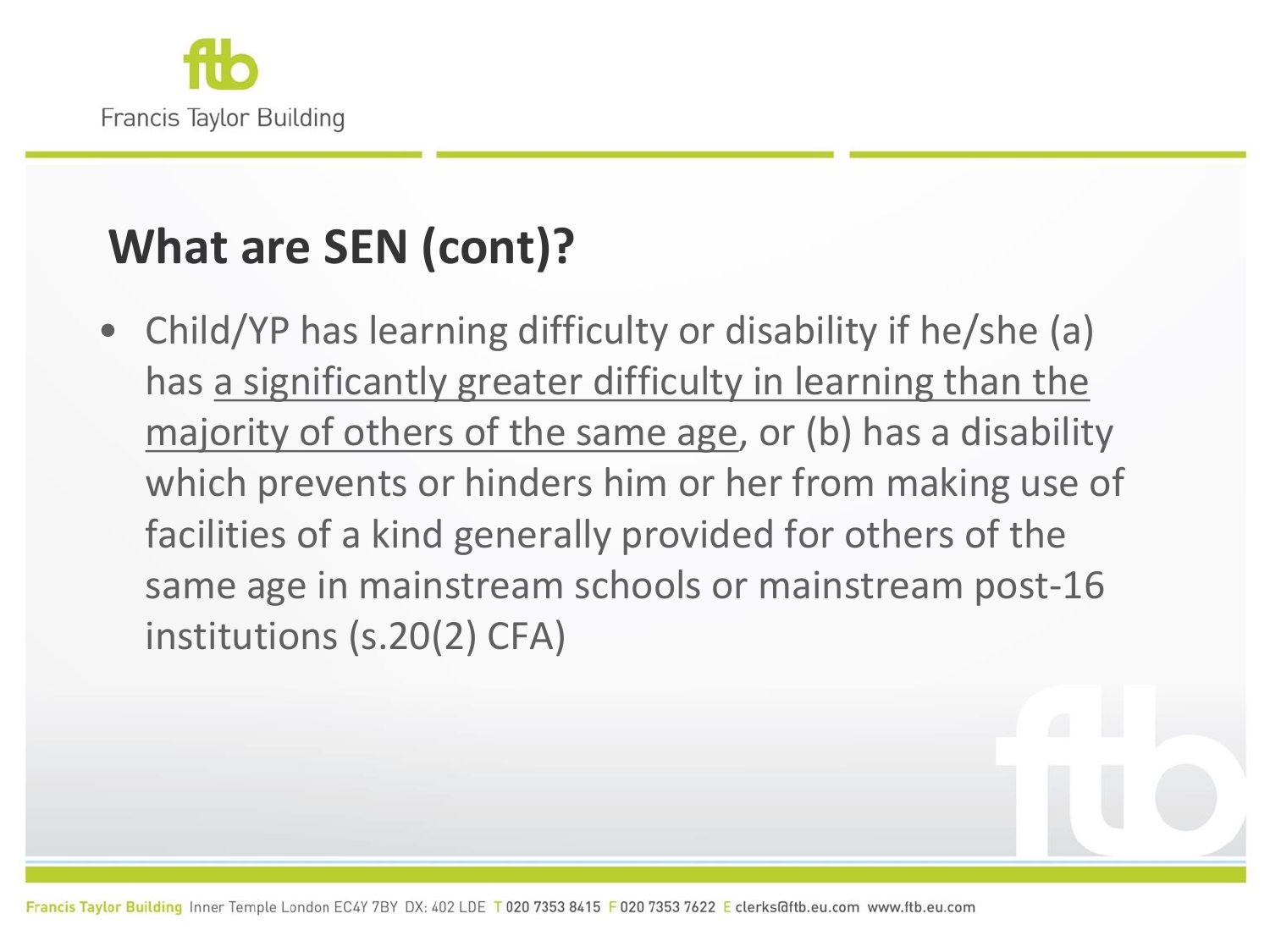

## **What is special educational provision?**

- SEP means "educational or training provision that is additional to, or different from, that made generally for others of the same age" in schools (s.21(1) CFA)
- "Health care provision or social care provision which educates or trains a child or young person is to be treated as special educational provision (instead of health care provision or social care provision)" (s.21(5) CFA)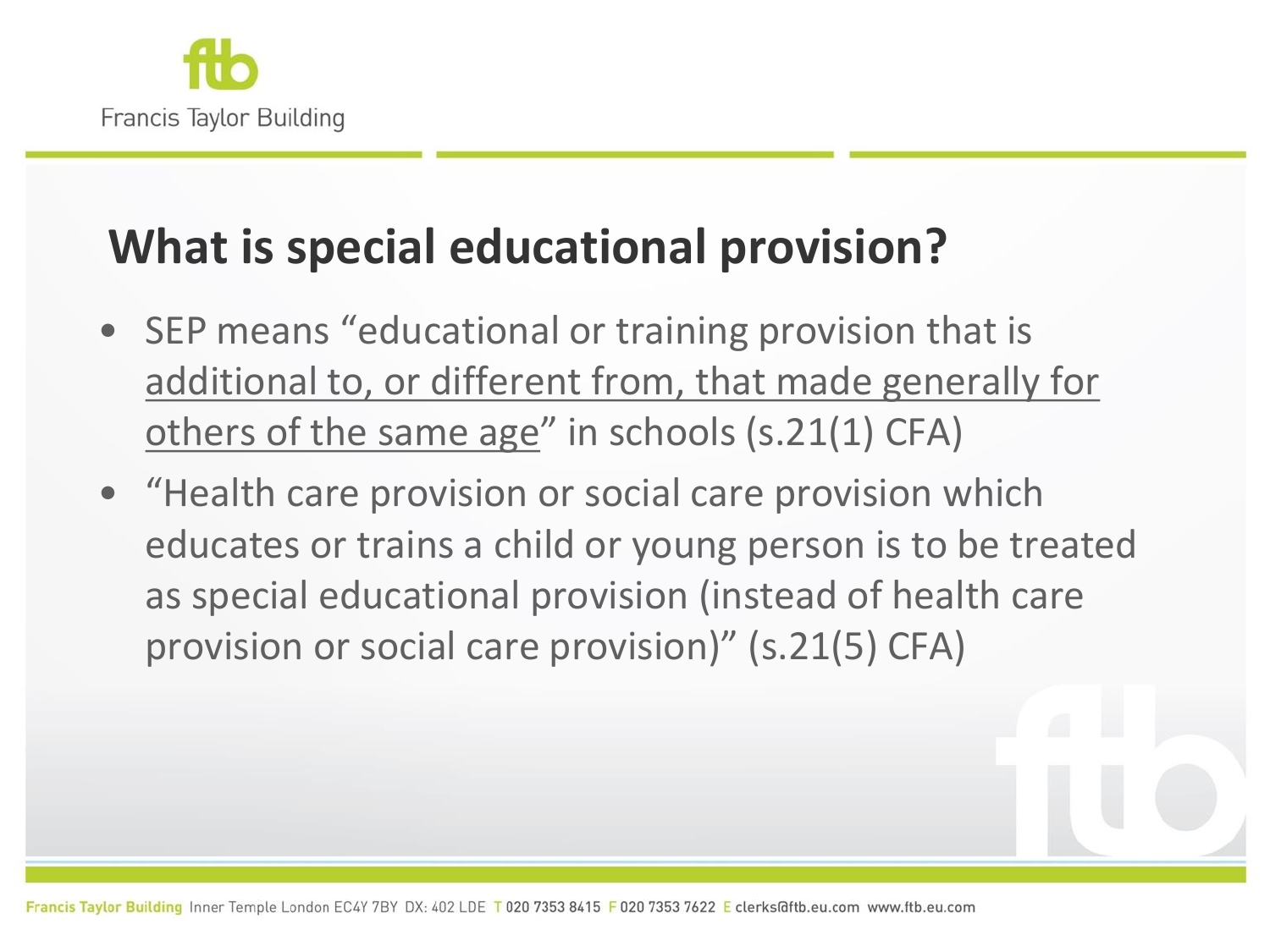

# **Other key definitions**

- "Health care provision": "the provision of health care services as part of the comprehensive health service in England continued under section 1(1) of the National Health Service Act 2006" (s.21(3) CFA)
- "Social care provision": "the provision made by a local authority in the exercise of its social services functions" (s.21(4) CFA)
- NB No duty on LA to secure this provision (BUT pilot scheme could help)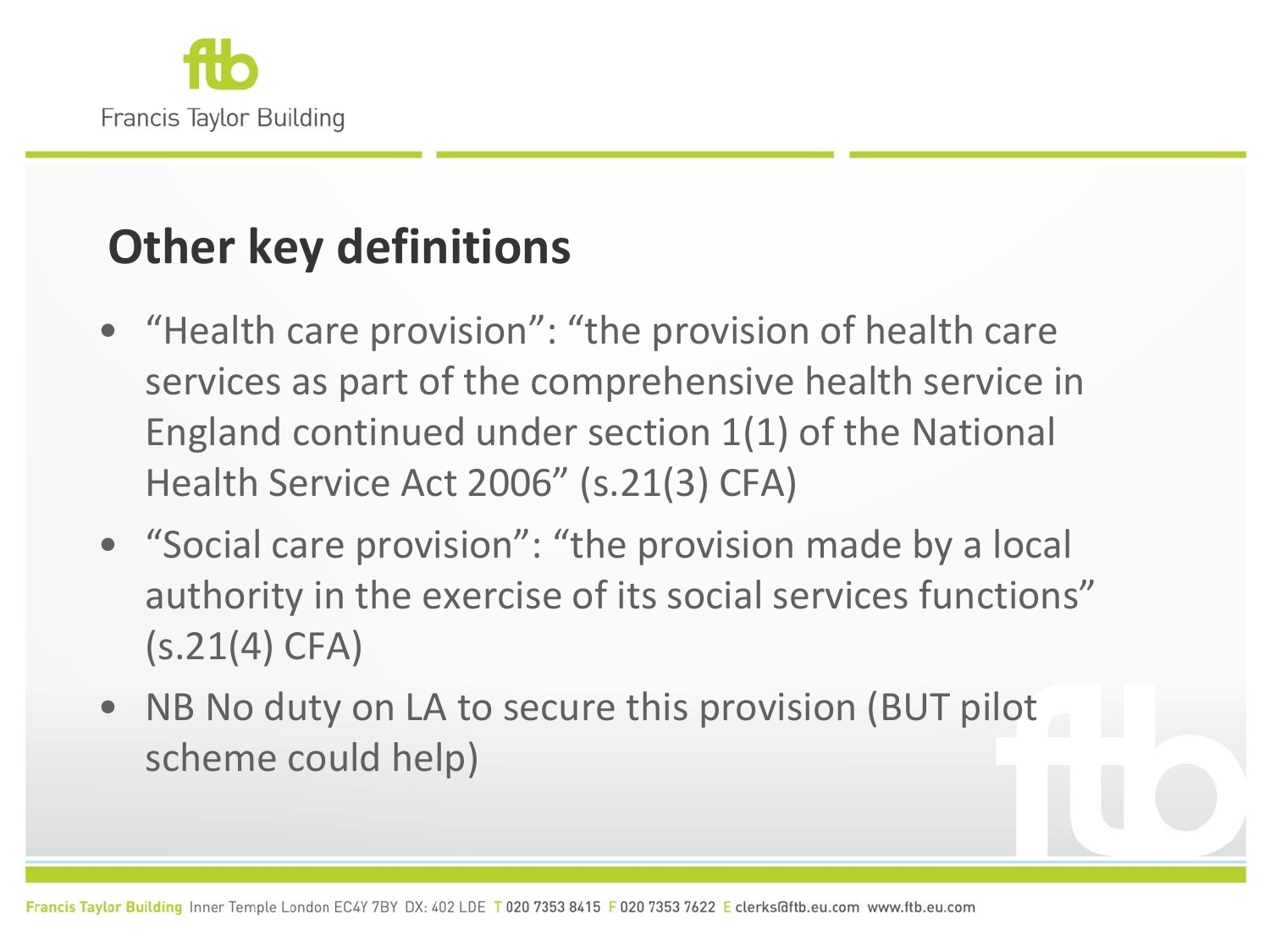

#### **PART II: The LA's duties**

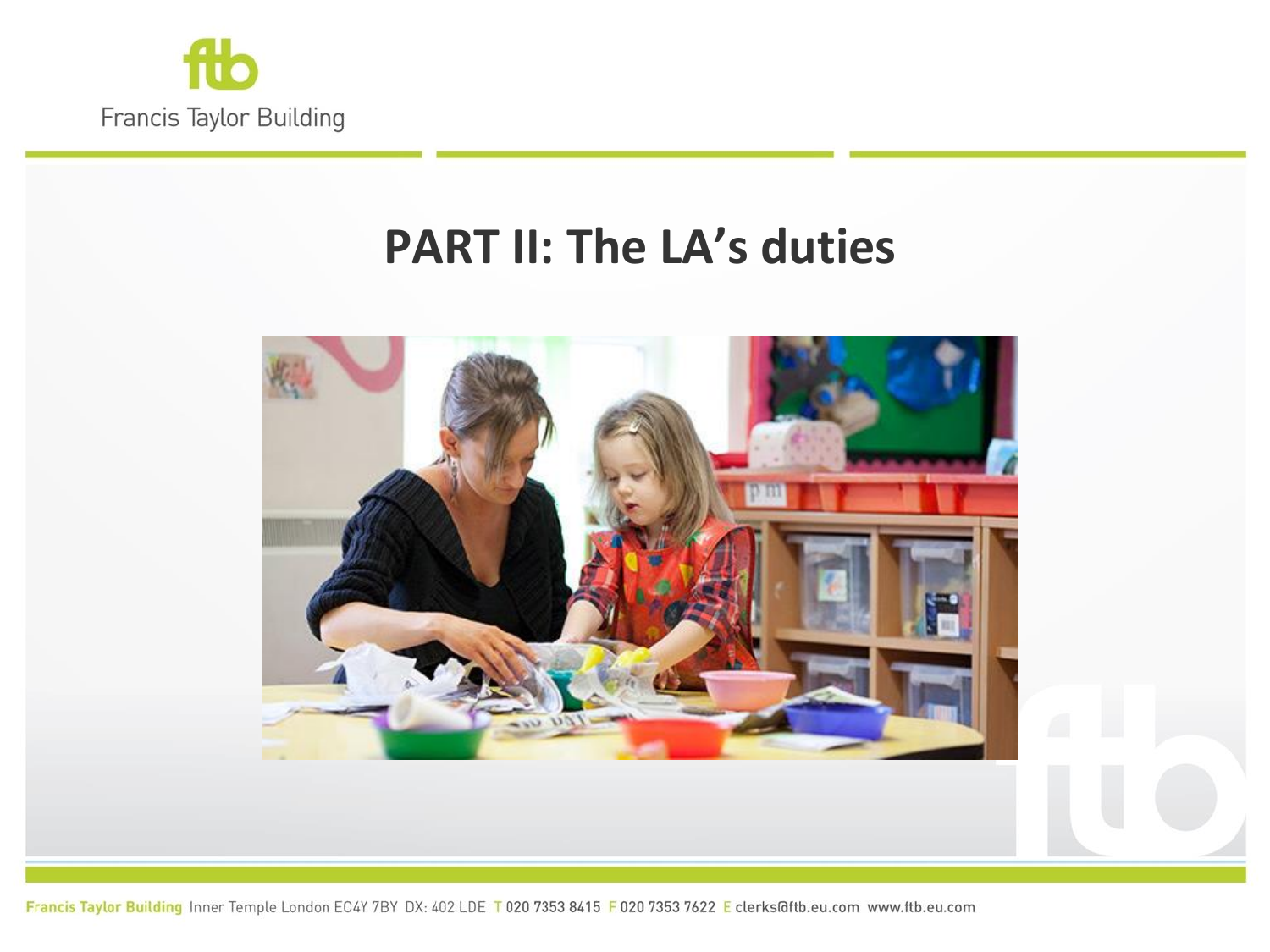

# **LA's duties under CFA**

- (1) Identify all children and YP who have or may have SEN (s.22). LA then becomes "responsible"
- (2) Secure EHC needs assessment if LA thinks child/YP has or may have SEN, and that it may be necessary for SEP to be made in accordance with an EHCP, LA must secure EHC needs assessment (s.36(8))
- (3) Duty to secure EHCP prepared and maintained if (based on evidence from assessment) it is necessary for special educational provision to be made, LA has duty to secure EHCP (s.37(1))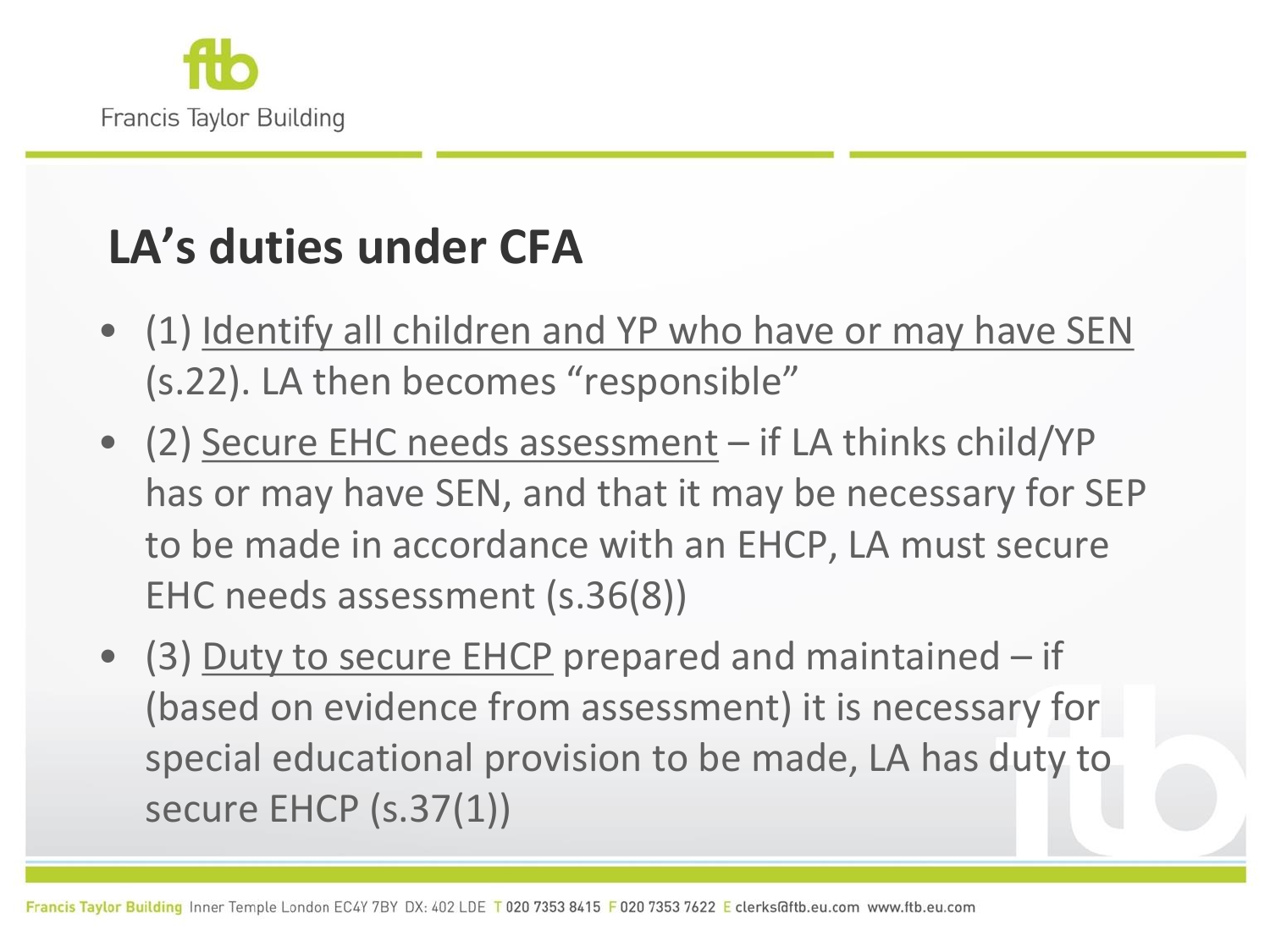

## **EHC Needs Assessment**

- How do I get one? Make a request
- Duty to consult parent/young person
- Low threshold whether SEP "may be necessary". If so, has LA has to do assessment. Can appeal refusal to do assessment.
- If LA agrees to do assessment, must collect information from various professionals (SEN Reg 6). Must also seek advice from any person the child's parent or young person reasonably requests that the local authority seek advice from. Parents can submit private reports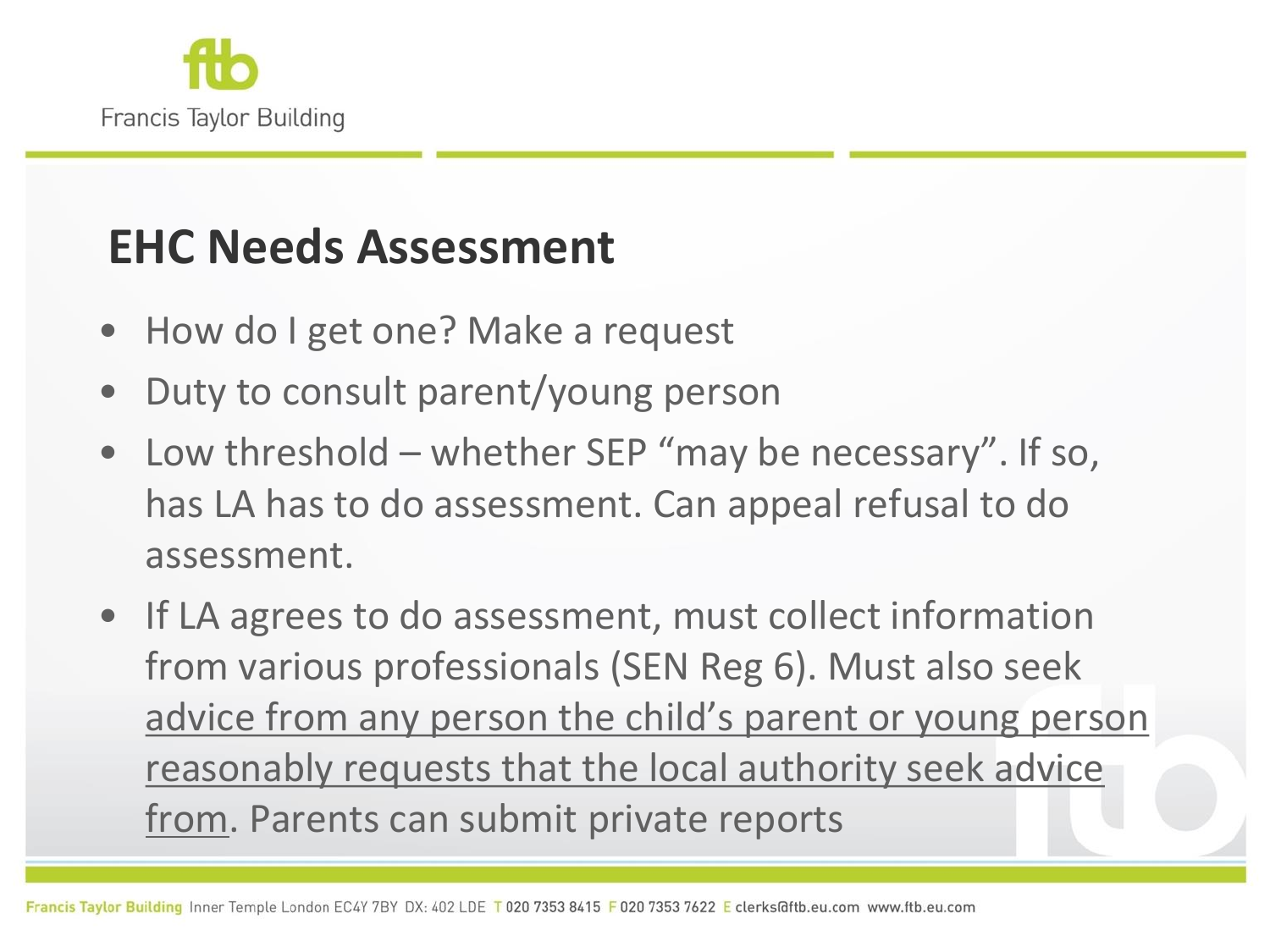

# **Issuing an EHCP**

- LA must issue plan if in light of EHC assessment, it is necessary for SEP to be made
- LA must notify refusal to issue plan. This decision can be appealed to the tribunal
- If draft plan issue, parent/YP has right to respond to draft. LA must consult with school re placement
- If EHCP to be issued, must be finalised by 20 weeks from initial request (s.36(1))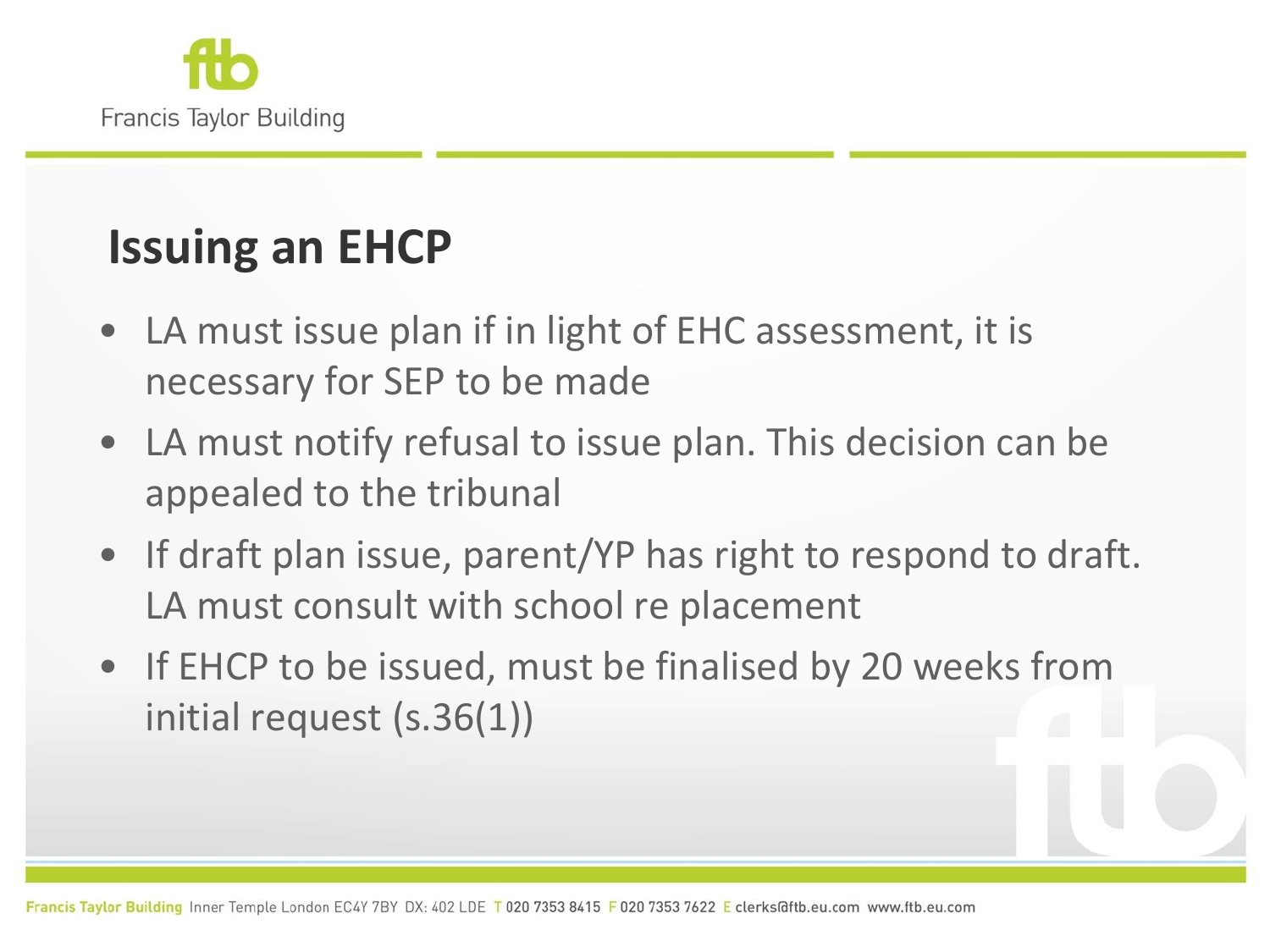

## **Considering the contents of the EHCP**

- Special educational provision must in be part F and it must be clearly identified. For example, problems with "access to speech and language therapy". How often, how long, by whom, direct or indirect etc?
- Need expert evidence to justify special educational provision
- Make sure provision which educates or trains is in part F so that it is enforceable
- If unhappy with contents of EHCP (including placement) can appeal to tribunal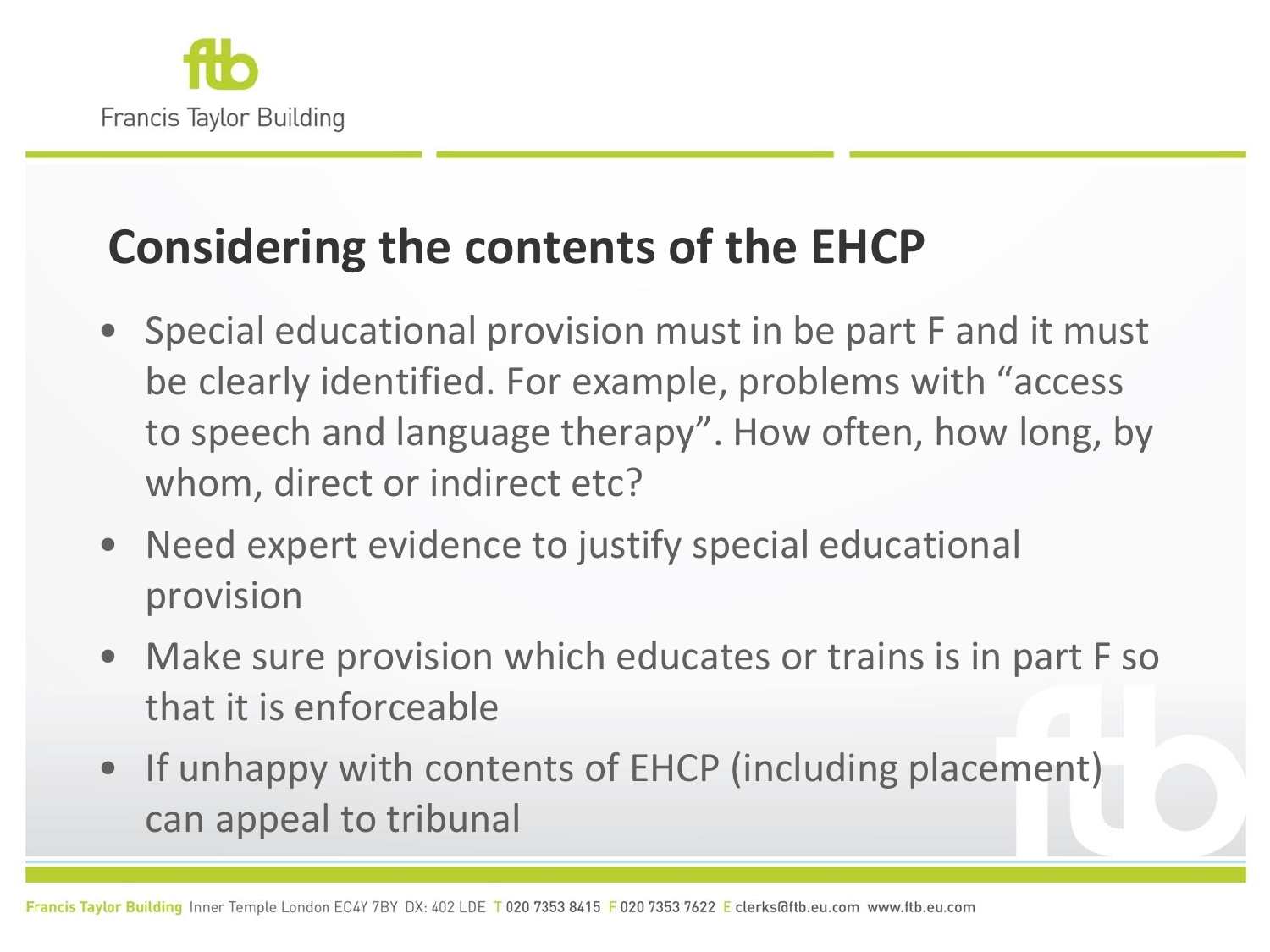

## **Guidance: 19-25 year olds' entitlement to EHCPs**

• Can cease to maintain EHCP if "no longer necessary" (s.45 CFA). "When determining whether a young person aged over 18 no longer requires the special educational provision specified in his or her EHC plan, a local authority must have regard to whether the educational or training outcomes specified in the plan have been achieved"

#### • Guidance:

"In line with preparing young people for adulthood, a local authority must not cease an EHC plan simply because a young person is aged 19 or over. Young people with EHC plans may need longer in education or training to achieve their outcomes and make an effective transition into adulthood."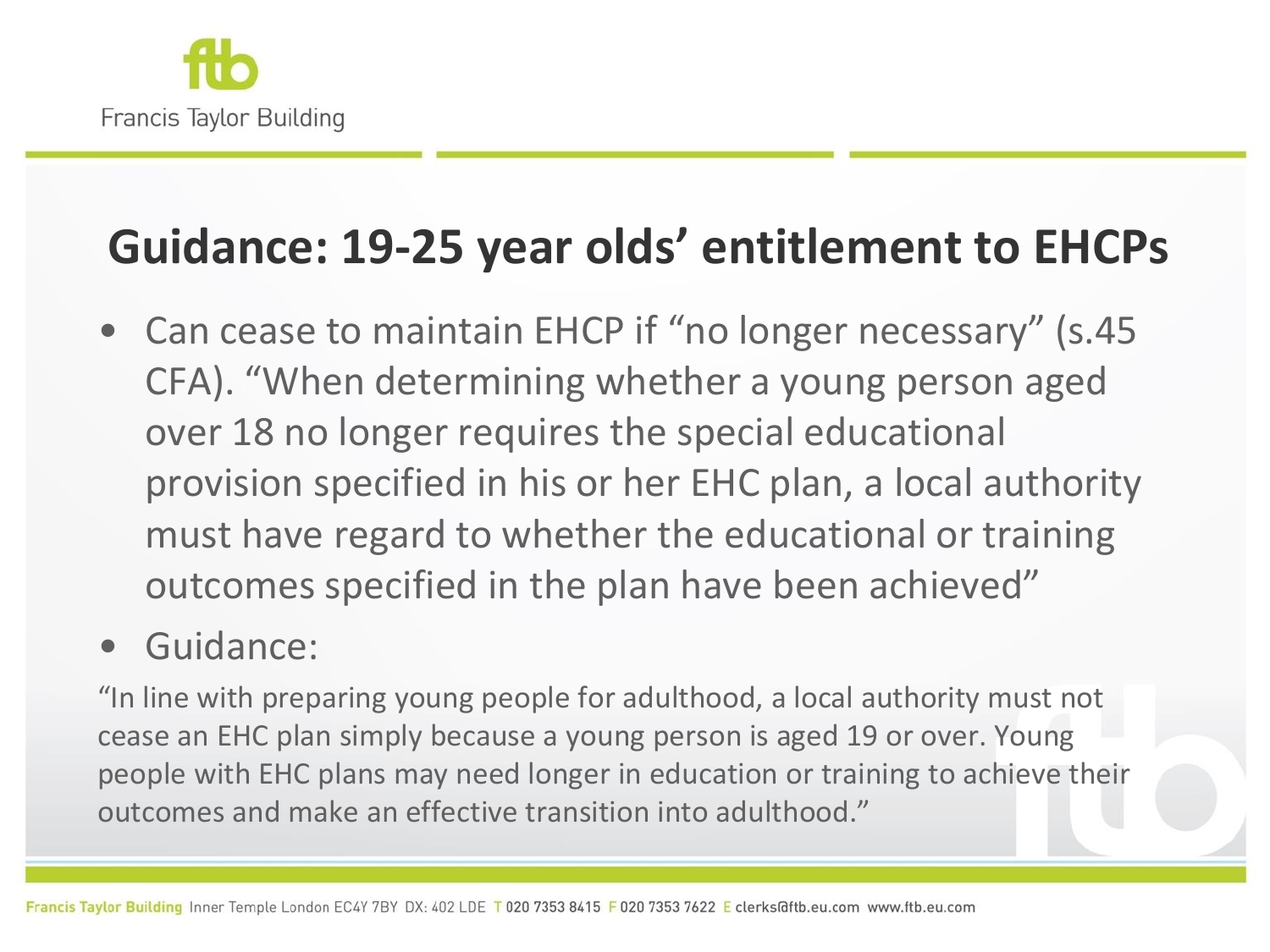

## **PART III: Appealing to the SEND Tribunal**

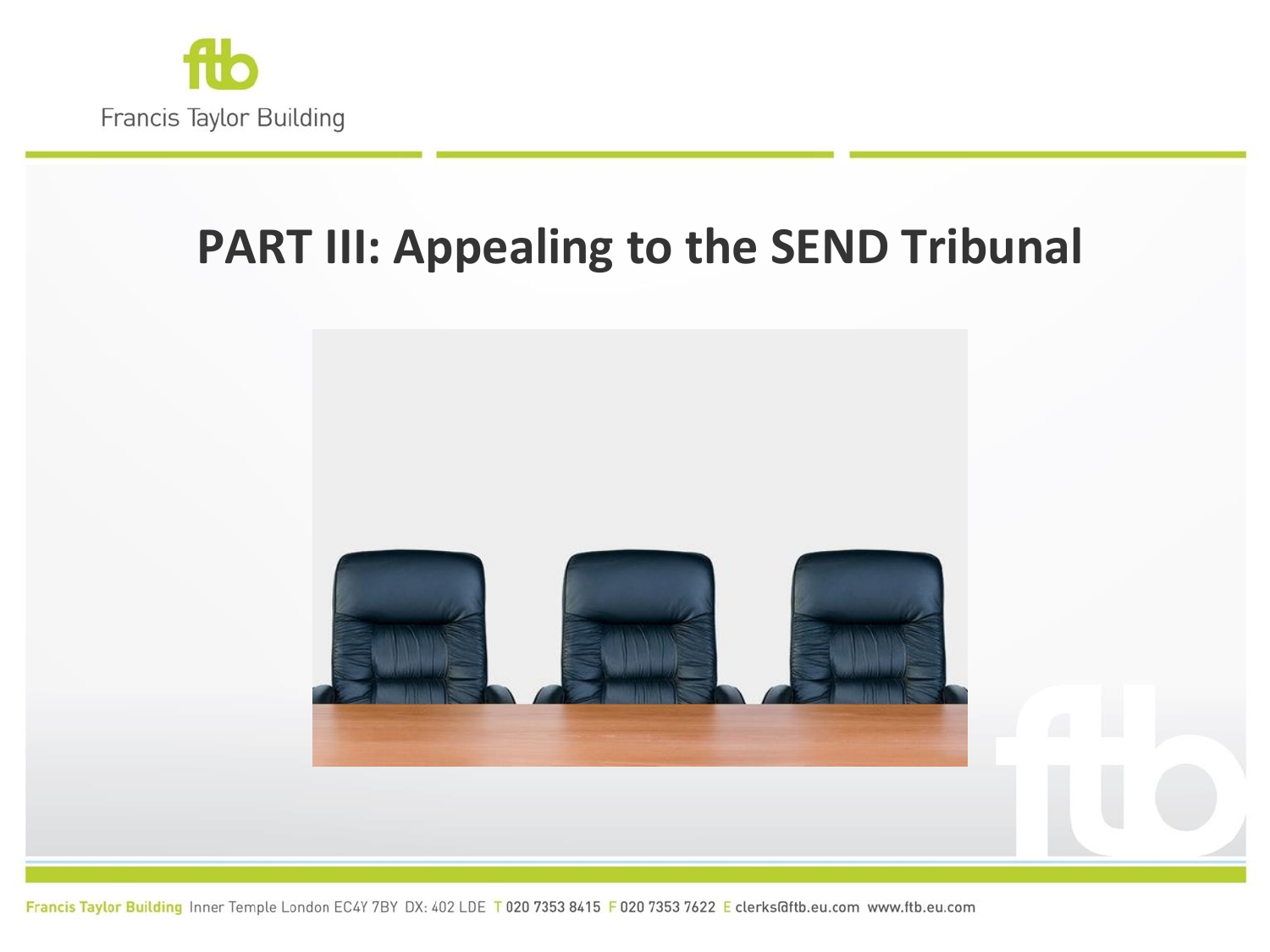

# **Who brings the appeal?**

- Right to appeal lies with YP (not parent)
- Where YP lacks mental capacity, "alternative person" (normally parent) can bring appeal on their behalf
- YP will lack capacity if "unable to make a decision for himself in relation to the matter because of an impairment of, or a disturbance in the functioning of, the mind or brain" (s. 2 MCA)
- Unable to make decision if unable to: (a) understand the info relevant to the decision (b) retain that info (c) use or weight that info or (d) communicate his decision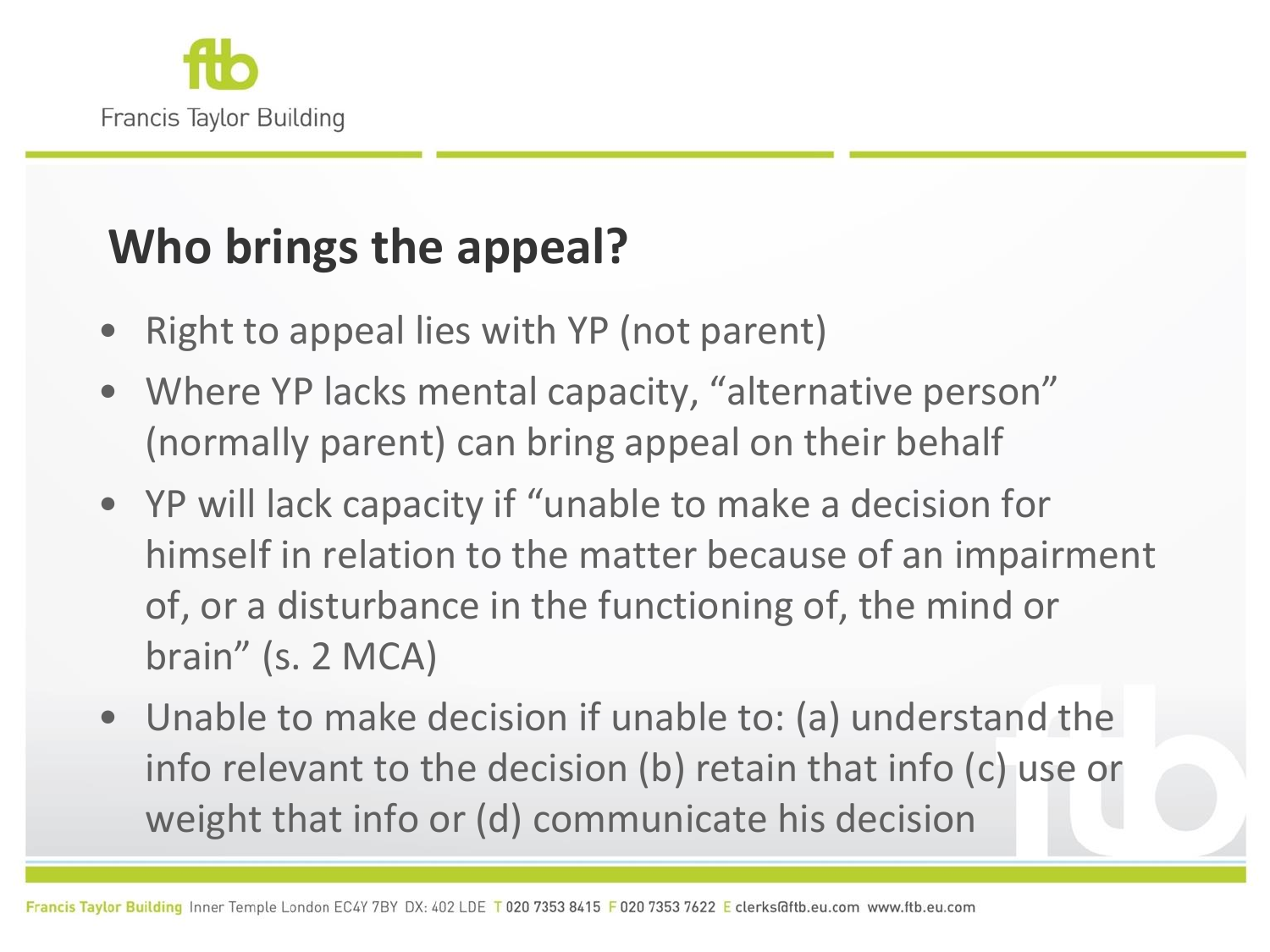

# **Appeal against section I (placement)**

- 3 main scenarios:
- 1. Parent/YP want another state school
- 2. Parent/YP want a private school
- 3. Parent/YP want mainstream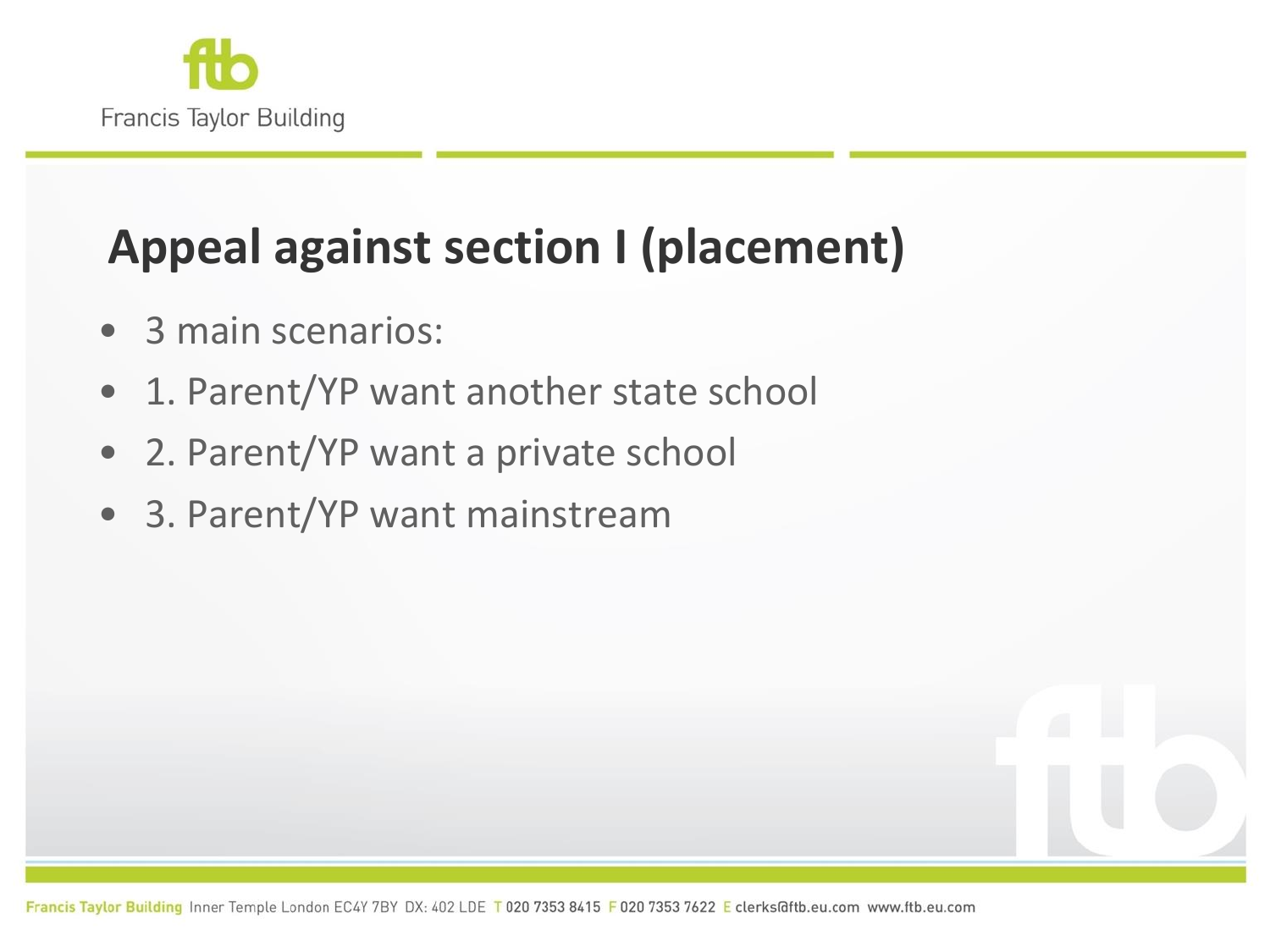

#### **Scenario 1 – YP wants another state school**

- If YP's preferred school in s.38(3) (broadly speaking a state school) it must be named unless any of the exceptions in s.39(4) apply:
- (a) the school or other institution requested is unsuitable for the age, ability, aptitude or SEN of the YP concerned
- (b) the attendance of the YP at the requested school or other institution would be incompatible with –

(i) the provision of the efficient education for others, or (ii) the efficient use of resources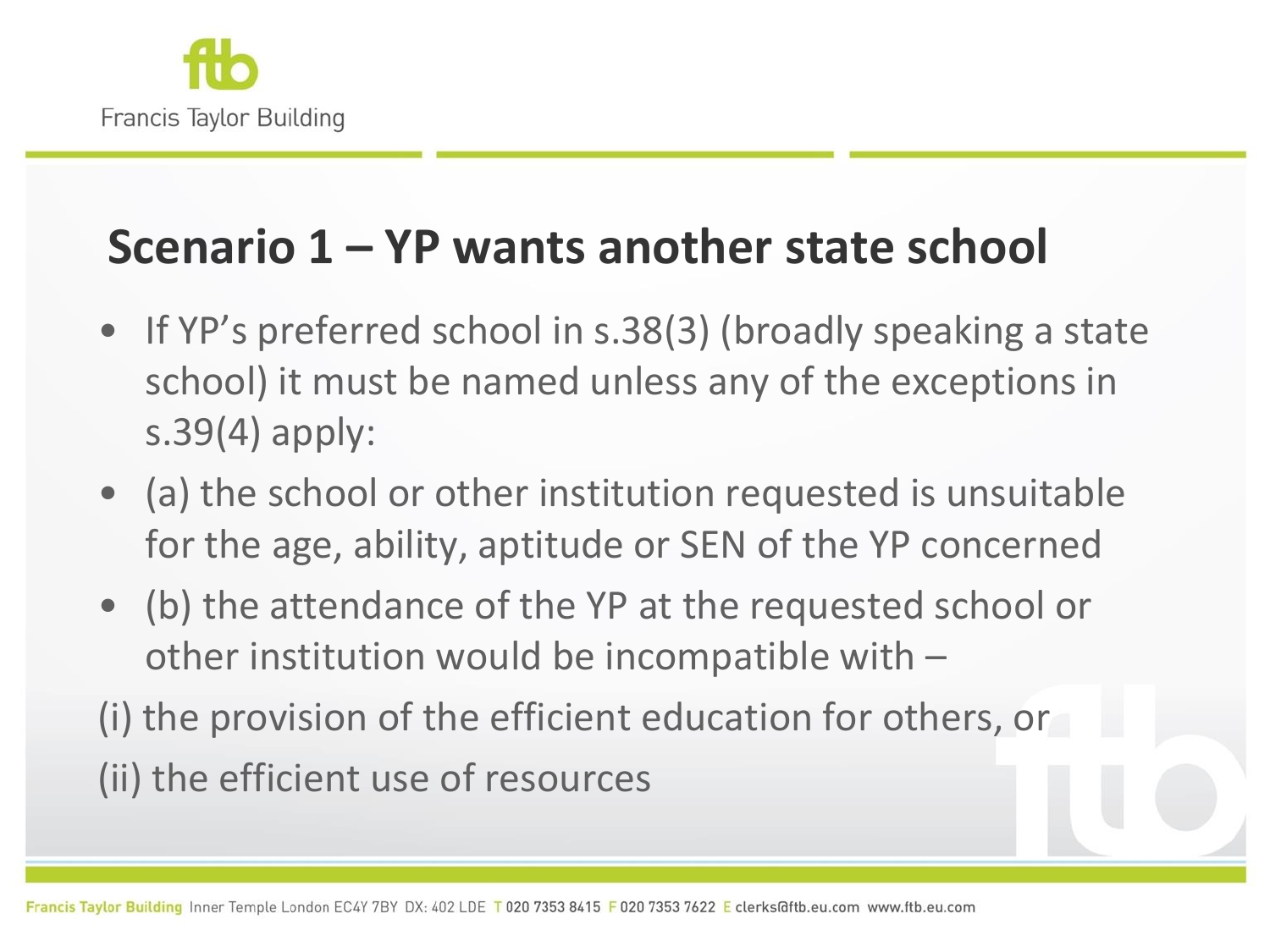

## **Scenario 1 – Key concepts**

- (1) Suitability ability to meet the child's needs
- (2) Incompatibility with the education of others focus on other children. Used when school full (NB must show allowing only 1 extra child is prejudicial)
- (3) Incompatibility with the efficient use of resources cost (weigh benefits against additional cost)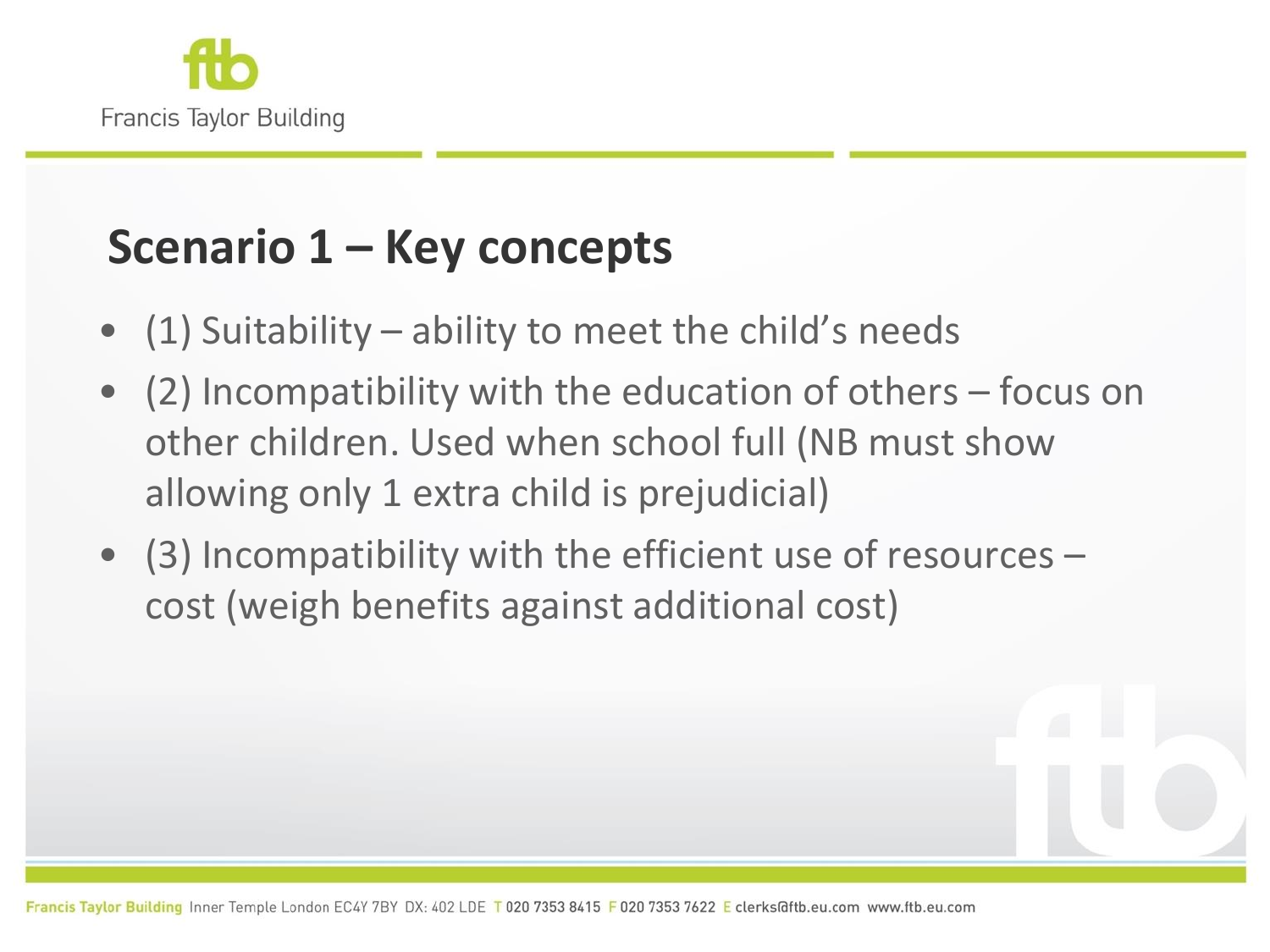

#### **Scenario 2 – YP wants a private school**

- Section 9 EA 1996: "pupils are to be educated in accordance with the wishes of their parents, so far as that is compatible with the provision of efficient instruction and training and the avoidance of unreasonable public expenditure"
- BUT also key principle that cannot name a school which is "inappropriate"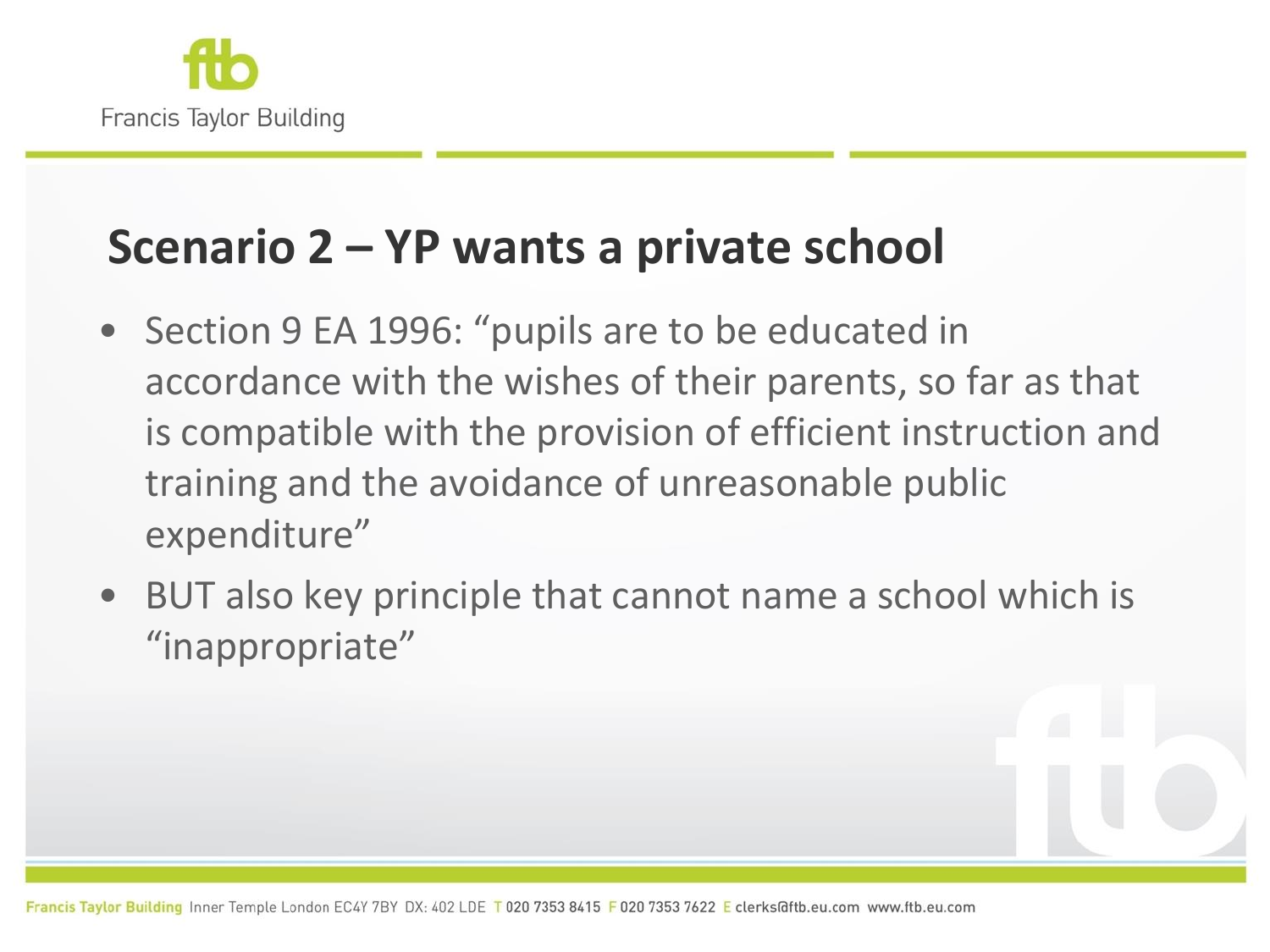

## **Scenario 2 – Key concepts**

- Appropriateness as per "suitability"
- Incompatibility with provision of efficient training and training
- Unreasonable public expenditure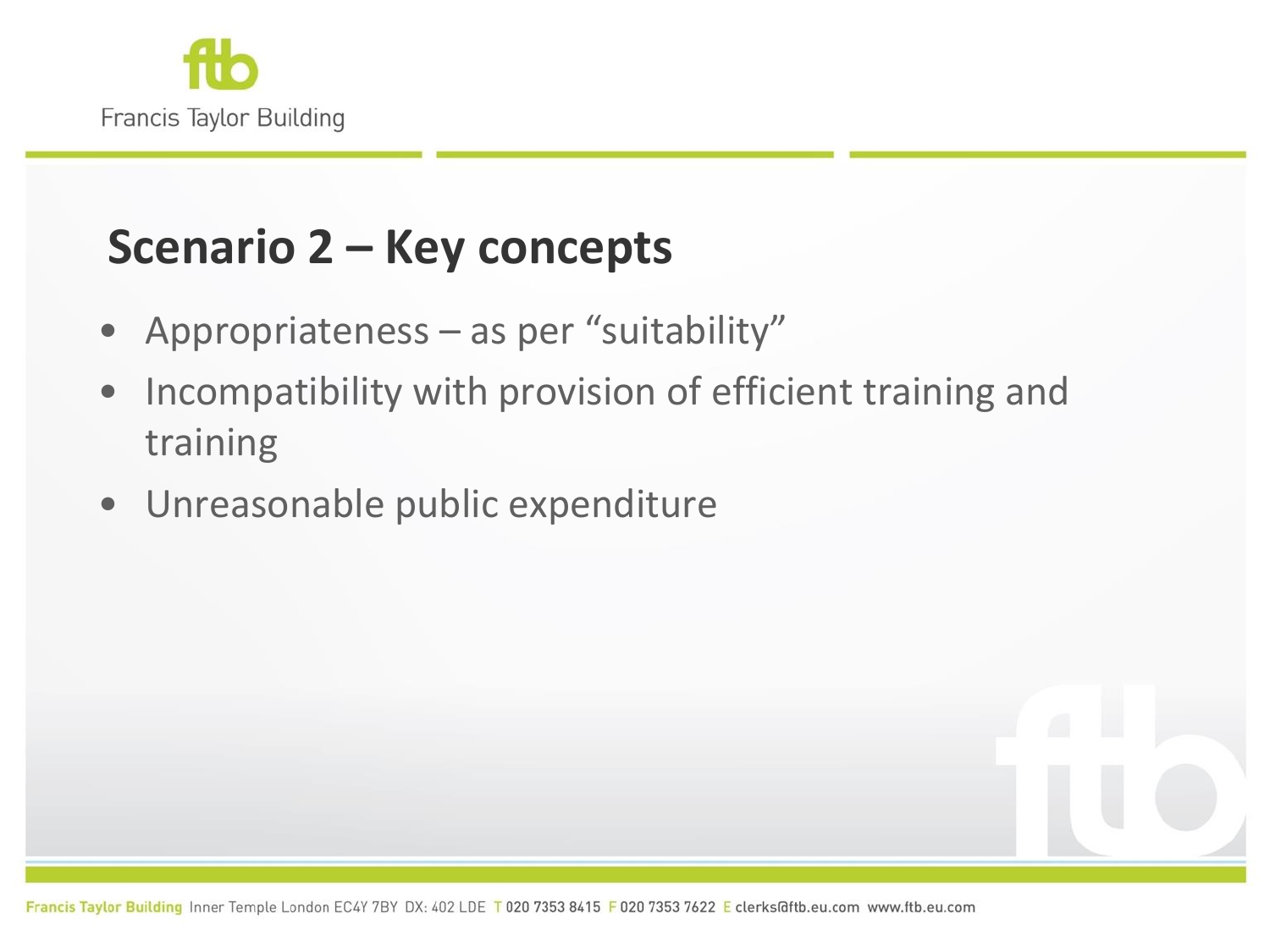

#### **Scenario 3 – YP wants mainstream**

- Section 316 EA right to mainstream education (private schools not included) now applies to schools and post 16 institutions
- LA must secure mainstream education unless incompatible with:
- (a) wishes of YP
- (b) the provision of efficient education for others
- NB. No suitability or cost exception
- NB. A generic right, not to a particular school. So must show no mainstream school could be named.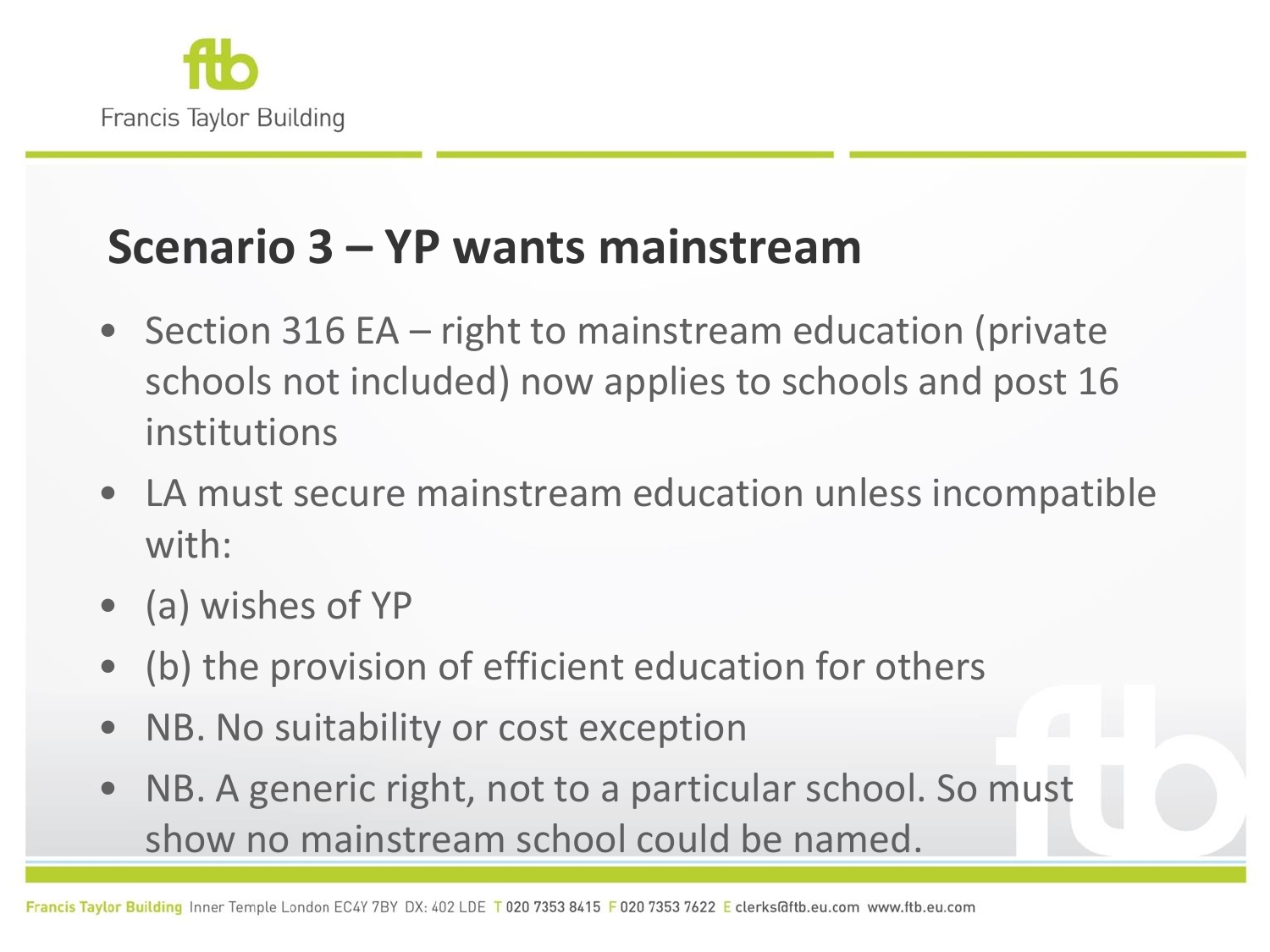

#### **Scenario 3 – YP wants mainstream cont**

- To rely on (b), "provision of efficient education for others" LA must show there are no reasonable steps that could be taken to avoid the incompatibility
- Examples of reasonable steps given by Code at 9.92. At 9.91 some factors to be considered:
	- Effectiveness of step
	- Practicability of the step
	- Extent to which step already taken
	- Financial implications of the step
	- Extent of any disruption caused by the step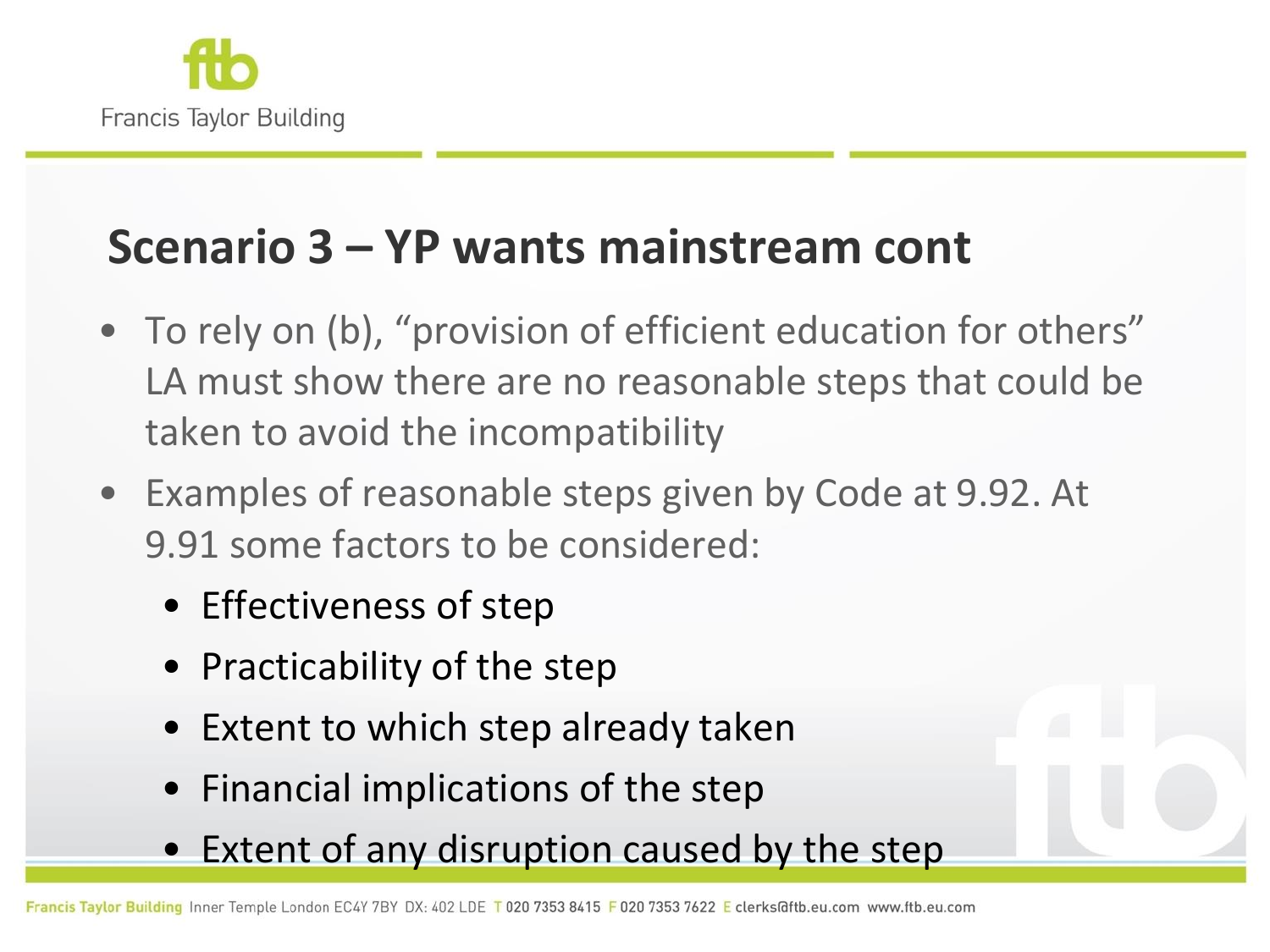

# **Tribunal hearing**

- Probably not as bad you were expecting!
- Video of the hearing: [https://www.youtube.com/watch?v=ExNEpi-](https://www.youtube.com/watch?v=ExNEpi-E4XI&index=3&list=PLsRD7hsOEXBsOz6lRllYZ5jiUNNQq8Y7X)[E4XI&index=3&list=PLsRD7hsOEXBsOz6lRllYZ5jiUNNQq8Y7](https://www.youtube.com/watch?v=ExNEpi-E4XI&index=3&list=PLsRD7hsOEXBsOz6lRllYZ5jiUNNQq8Y7X)  $X(1.40-6.22)$  $X(1.40-6.22)$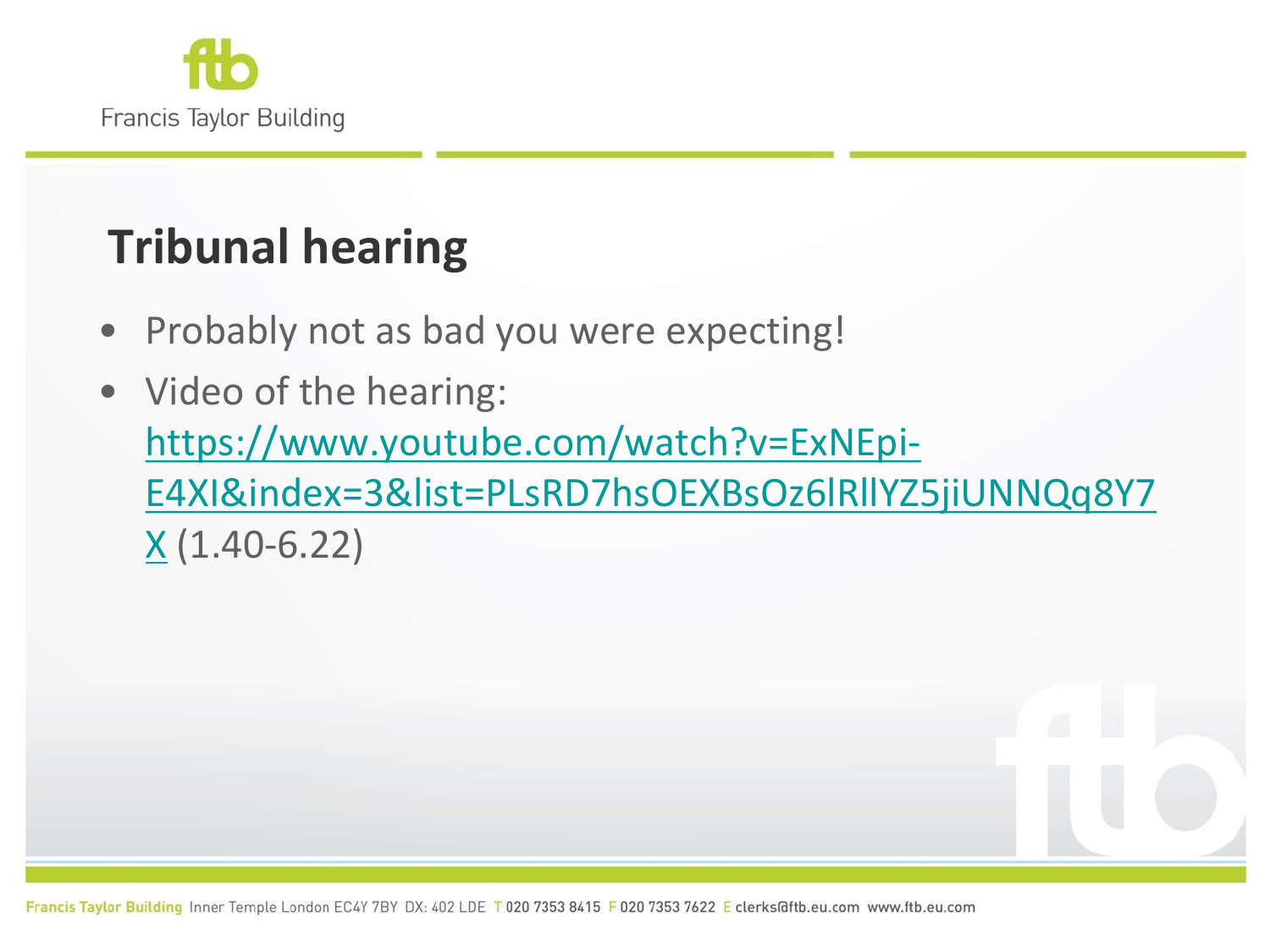

# **Top Tips**

- Probably not as bad you were expecting!
- Get the right evidence base  $-$  must get relevant expert reports
- Don't put up with vague, unenforceable SEP
- Don't be scared of appealing to the tribunal. An appeal is often what is required for the LA to make real concessions
- Grit your teeth and prepare to be patient. It'll be worth it in the end